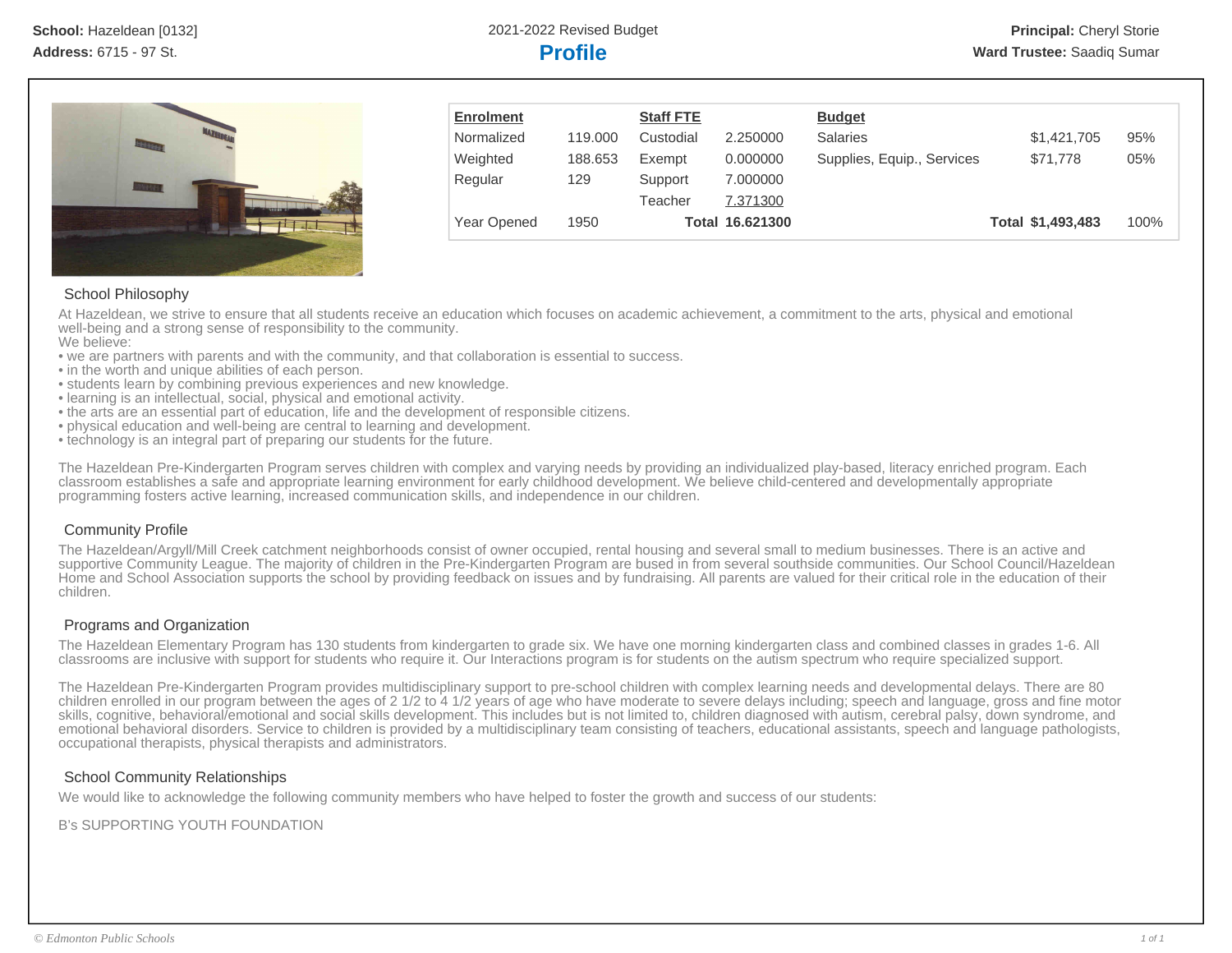**School:** Hazeldean [0132] 2020-2021 Results Review **Principal:** Cheryl Storie

# Address: 6715 - 97 St. **Results and Implications Results and Implications Ward Trustee:** Bridget Stirling

### **Division Priorities 2018-2022**

- 1. Foster growth and success for every student by supporting their journey from early learning through high school completion and beyond.
- 2. Provide welcoming, high quality learning and working environments.
- 3. Enhance public education through communication, engagement and partnerships.

Based on the three SMART goals that were established for 2020-2021, report on the results you achieved (with evidence, including referencing the school's Alberta Education Assurance Measure results (formerly the Accountability Pillar results) and describe how achievement of the goal supports the above Division Priorities that were in effect when the goal was set.

To increase student achievement in the areas of literacy and numeracy.

Evidenced By:

- By June 2021, 80% of our students will achieve grade level in writing, as measured by district HLAT writing.
- By June 2021, 80% of our students who receive literacy and numeracy interventions will demonstrate one year's growth in reading and math and 100% of our students who do not require intervention will demonstrate one year's growth. Achievement will be measured by teacher generated assessments, Fountas and Pinnell Benchmarks and MIPI.
- A continued emphasis on learning through play will occur in pre kindergarten.

In order to support this work, staff will continue to collaborate monthly, reading interventions will continue and "push in" support for math will be provided. All classrooms will utilize Writers' Workshop and PD will occur in implementing Reading Workshop. All classrooms will consider Universal Design for learning in their planning. Support for our struggling learners will be provided through our exempt staff, SLS team, LLI, math intervention, EA's, SOS, Community Partnerships and Positive Behaviour Support plans.

### **Results Achieved:**

- 67% of our students achieved grade level in writing.
- 65% of our students were at grade level in their reading. However, 78% of our students had at least one year's growth in reading.
- 54% of our students were at, or above, grade level on the 2020 MIPI, which was a decline from the previous year of 12%.
- The emphasis of learning through play continued in PKP.
- Levelled Literacy Intervention occurred in cohorts during the 2020 21 school year. Our Assistant Principal implemented First Steps math intervention with cohorts of students. The results of these interventions were positive and both will continue into the 2021 - 22 school year. Teachers will continue to use a workshop approach to reading and writing. Teachers became more proficient at using the Fountas and Pinnell phonics program and our lead literacy teacher met with other teachers to collaborate and build capacity in literacy instruction.

Staff will be engaged in targeted job-embedded collaboration and professional learning opportunities. Evidenced by:

By June 2021, elementary staff will engage in professional learning activities focused on Reading Workshop, Trauma Informed Care through the book study "Kids These Days," Leader in Me PD and PD focused on enhancing understanding of FNMI students. Effectiveness of professional development and collaboration will be measured by increased student achievement, anecdotal feedback and surveys that will be completed throughout the year.

**Results Achieved:** These goals were all achieved during the 2020 -21 school year. The elementary teachers would like more professional development on Reading Workshop and this work will continue to be a goal for the 2021 - 22 school year. The feedback on the book study "Kids These Days" was excellent. Staff often talk about what they learned as a result of this work. This book study has resulted in a common language and attitude about working with complex students that has permeated throughout the school. The feedback from our PD focused on FNMI students was positive. Staff desire more opportunities for collaboration and structures for enhanced collaboration will be put into place during the 2021 - 22 school year.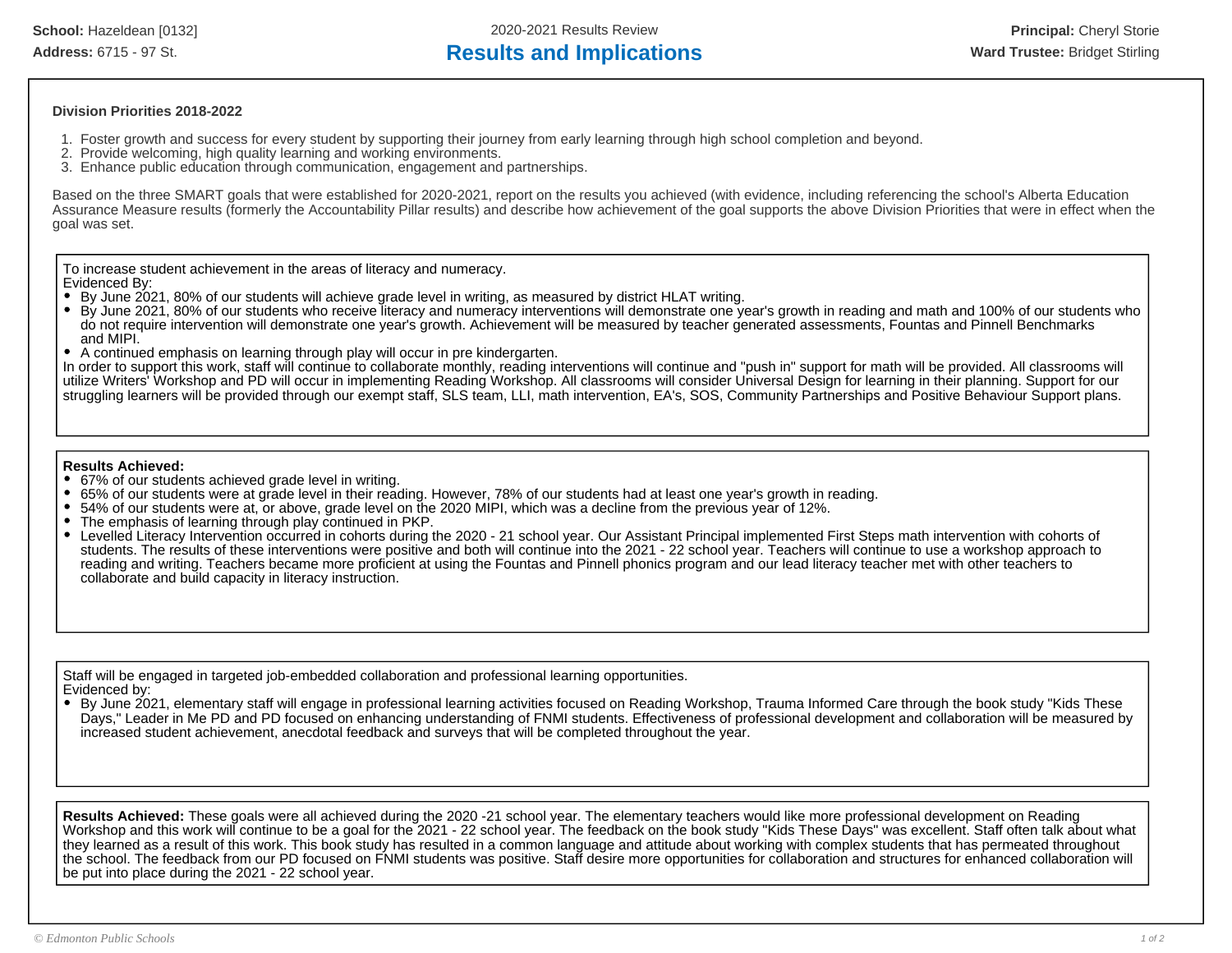# Address: 6715 - 97 St. **Results and Implications Results and Implications Ward Trustee:** Bridget Stirling

Enhanced community involvement that supports our students holistically.

#### Evidenced By: Continuing community partnerships with COBS Bread, B's Supporting Youth Foundation, the Zetter Centre and University of Alberta and Kings' College students. By June 2020 we will have a greater number of parents involved in school activities and we will explore new opportunities for community partnerships. Success of partnerships and school based activities will be measured though anecdotal feedback and surveys completed with students, staff and parents.

**Results Achieved:** Much of this goal was achieved. B's Supporting Youth Foundation continue to provide food for our students. We had student teachers in the school from King's College. Our School Council ran a workshop with School Council's Association that was well attended and our Wellness Coach hosted parent evenings regarding anxiety in children. We will continue to build upon this goal during the 2021 -22 school year.

### **What were the biggest challenges encountered in 2020/21?**

- Covid 19 restrictions made building community and collaboration challenging.
- $\bullet$ Cuts to funding to PKP meant that we had fewer staff working with our students in this program. We had to rethink how we provide support.
- $\bullet$ Attendance issues and the complexity of Covid 19 on attendance was a challenging issues.
- Issues related to poverty and mental health for some of our families made it challenging to support some of our students wholistically.  $\bullet$

### **What are the implications from 2020/21 that will impact your current year plan?**

- We will provide more opportunities for staff and student collaboration during the 2021 22 school year.
- Teachers will continue the work with Reading and Writing Workshop. Emphasis on reading and math intervention will continue.
- Professional development will evolve from Leader In Me to Restorative Justice practices in schools. The work that was begun with FNMI and anti racism will deepen and  $\bullet$ evolve. PKP and Interactions will deepen their understanding of AAC and emergent literacy and numeracy.
- School Council would like to provide more parent evenings and opportunities to engage and support parents.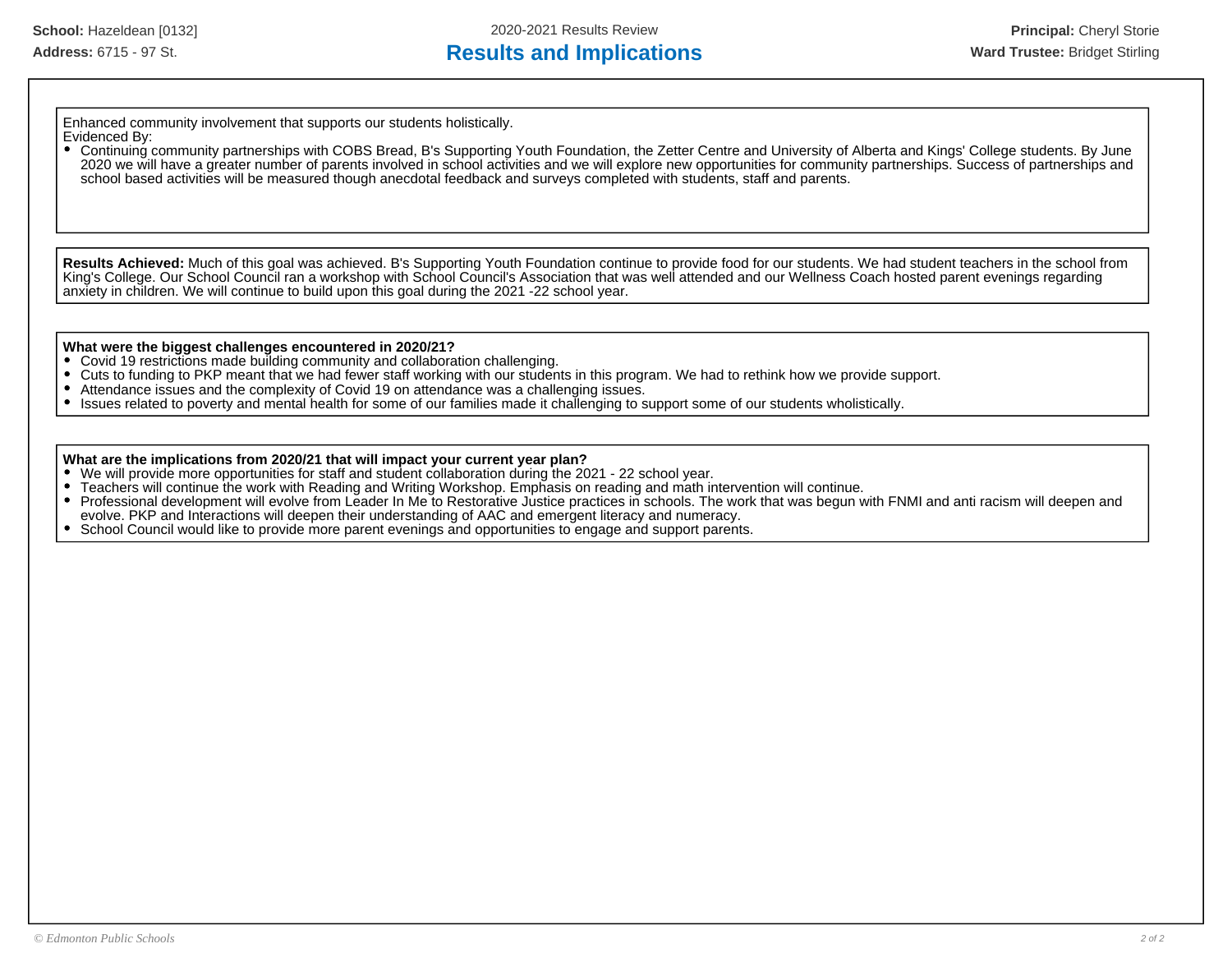# **Required Alberta Education Assurance Measures - Overall Summary**



**Spring 2021** 

# **Hazeldean School (7132)**

| <b>Assurance Domain</b> |                                                                          | Hazeldean School (7132)  |                            |                        | <b>Measure Evaluation</b> |             |                  |  |  |
|-------------------------|--------------------------------------------------------------------------|--------------------------|----------------------------|------------------------|---------------------------|-------------|------------------|--|--|
|                         | <b>Measure</b>                                                           | Current<br><b>Result</b> | <b>Prev Year</b><br>Result | Prev 3 Year<br>Average | <b>Achievement</b>        | Improvement | Overall          |  |  |
| Student Growth and      | <b>Student Learning Engagement</b>                                       | 80.4                     | n/a                        | n/a                    | n/a                       | n/a         | n/a              |  |  |
|                         | Citizenship                                                              | 80.5                     | 83.3                       | 82.9                   | <b>High</b>               | Maintained  | Good             |  |  |
|                         | 3-year High School Completion                                            | n/a                      | n/a                        | n/a                    | n/a                       | n/a         | n/a              |  |  |
|                         | 5-year High School Completion                                            | n/a                      | n/a                        | n/a                    | n/a                       | n/a         | n/a              |  |  |
| Achievement             | <b>PAT: Acceptable</b>                                                   | n/a                      | n/a                        | 76.1                   | n/a                       | n/a         | n/a              |  |  |
|                         | <b>PAT: Excellence</b>                                                   | n/a                      | n/a                        | 17.6                   | n/a                       | n/a         | n/a              |  |  |
|                         | Diploma: Acceptable                                                      | n/a                      | n/a                        | n/a                    | n/a                       | n/a         | n/a              |  |  |
|                         | <b>Diploma: Excellence</b>                                               | n/a                      | n/a                        | n/a                    | n/a                       | n/a         | n/a              |  |  |
| Teaching & Leading      | <b>Education Quality</b>                                                 | 93.2                     | 88.5                       | 93.7                   | Very High                 | Maintained  | <b>Excellent</b> |  |  |
| Learning Supports       | Welcoming, Caring, Respectful and Safe Learning<br>Environments (WCRSLE) | 82.6                     | n/a                        | n/a                    | n/a                       | n/a         | n/a              |  |  |
|                         | <b>Access to Supports and Services</b>                                   | 83.6                     | n/a                        | n/a                    | n/a                       | n/a         | n/a              |  |  |
| Governance              | <b>Parental Involvement</b>                                              | 94.5                     | 76.7                       | 84.9                   | <b>Very High</b>          | Maintained  | <b>Excellent</b> |  |  |
| For Intern<br>Notes:    |                                                                          |                          |                            |                        |                           |             |                  |  |  |

#### Notes:

1. Data values have been suppressed where the number of respondents/students is fewer than 6. Suppression is marked with an asterisk (\*).

- 2. The 2020/21 administration of the AEA survey was a pilot. The Citizenship measure was adjusted to reflect the introduction of the new AEA survey measures. In addition, participation in the survey was impacted by the COVID-19 pandemic. Evaluations have not been calculated as 2020/21 survey results are not comparable with other years.
- 3. Participation in the 2019/20 Diploma Exams was impacted by the COVID-19 pandemic. In the absence of Diploma Exams, achievement level of diploma courses were determined solely by school-awarded marks. Caution should be used when interpreting high school completion rate results over time.
- 4. The "N/A" placeholder for the "Current Result" for PAT and Diploma Exam measures are included until results can be updated in the Fall.
- 5. Aggregated PAT results are based upon a weighted average of percent meeting standards (Acceptable, Excellence). The weights are the number of students enrolled in each course. Courses included: English Language Arts (Grades 6, 9, 9 KAE), Français (6e et 9e année), French Language Arts (6e et 9e année), Mathematics (Grades 6, 9, 9 KAE), Science (Grades 6, 9, 9 KAE), Social Studies (Grades 6, 9, 9 KAE).
- 6. Participation in the Provincial Achievement Tests and Diploma Examinations was impacted by the fires in 2016 and 2019, as well as by the COVID-19 pandemic in 2020. Caution should be used when interpreting trends over time
- 7. Aggregated Diploma results are a weighted average of percent meeting standards (Acceptable, Excellence) on Diploma Examinations. The weights are the number of students writing the Diploma Examination for each course. Courses included: English Language Arts 30-1, English Language Arts 30-2, French Language Arts 30-1, Français 30-1, Mathematics 30-1, Mathematics 30-2, Chemistry 30, Physics 30, Biology 30, Science 30, Social Studies 30-1, Social Studies 30-2.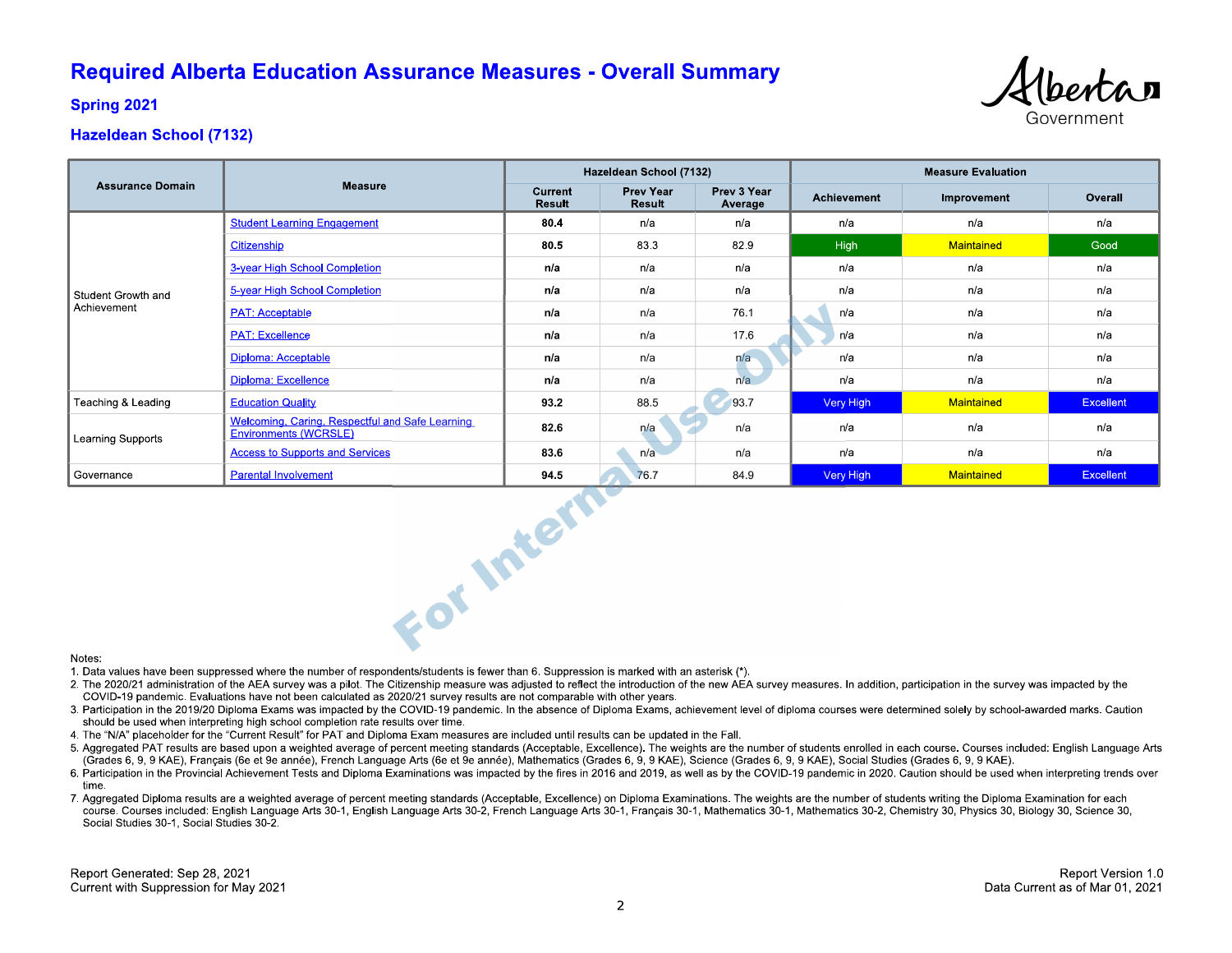### **Division Priorities 2018-2022**

- 1. Foster growth and success for every student by supporting their journey from early learning through high school completion and beyond.
- 2. Provide welcoming, high quality learning and working environments.
- 3. Enhance public education through communication, engagement and partnerships.

The following SMART (Specific, Measureable, Attainable, Relevant, Time-Framed) goals have been established for the 2021/2022 school year. Select the Division Priority number that the goal supports from the drop-down box. Schools are to set one goal for each priority. Central DU's can set their goals around one or more priorities.

To increase student achievement in the areas of literacy and numeracy. Evidenced By:

- By June 2022, 80% of our students will achieve grade level in writing, as measured by division HLAT writing.
- By June 2022, 80% of our students who receive literacy and numeracy interventions will demonstrate one year's growth in reading and math and 100% of our students who do not require intervention will demonstrate one year's growth. Achievement will be measured by teacher generated assessments, CAT4, Fountas and Pinnell Benchmarks and MIPI.
- A continued emphasis on learning through play will occur in pre kindergarten.

In order to support this work, staff will continue to collaborate monthly, reading interventions will continue and "push in" support for math will be provided. All classrooms will utilize Writers' Workshop and PD will occur in Reading Workshop. All classrooms will consider Universal Design for learning in their planning. Support for our struggling learners will be provided through our exempt staff, SLS team, LLI, math intervention, EA's, SOS, Community Partnerships and Positive Behaviour Support plans.

**Priority 1**

Staff will be engaged in targeted job-embedded collaboration and professional learning opportunities. Evidenced by:

By June 2022, elementary staff will engage in professional learning activities focused on Reading and Writing Workshop. All staff will participate in training regarding Dr ٠ Ungar's resiliency work and implementing Restorative Justice in schools. Staff will continue the work on Trauma Informed Care, UDL, Leader in Me. Professional development focused on enhancing understanding of FNMI history and anti racism will continue. PKP and Interactions staff will collaborate and learn more about Emergent Literacy and AAC. Effectiveness of professional development and collaboration will be measured by increased student achievement, anecdotal feedback and surveys that will be completed throughout the year.

Enhanced community involvement that supports our students holistically. Evidenced By:

Continuing community partnerships with B's Supporting Youth Foundation, the Zetter Centre, the University of Alberta and Kings' College students. By June 2022 we will have a greater number of parents involved in school activities and we will explore new opportunities for community partnerships. Success of partnerships and school based activities will be measured though anecdotal feedback and surveys completed with students, staff and parents.

**Priority 3**

**Priority 2**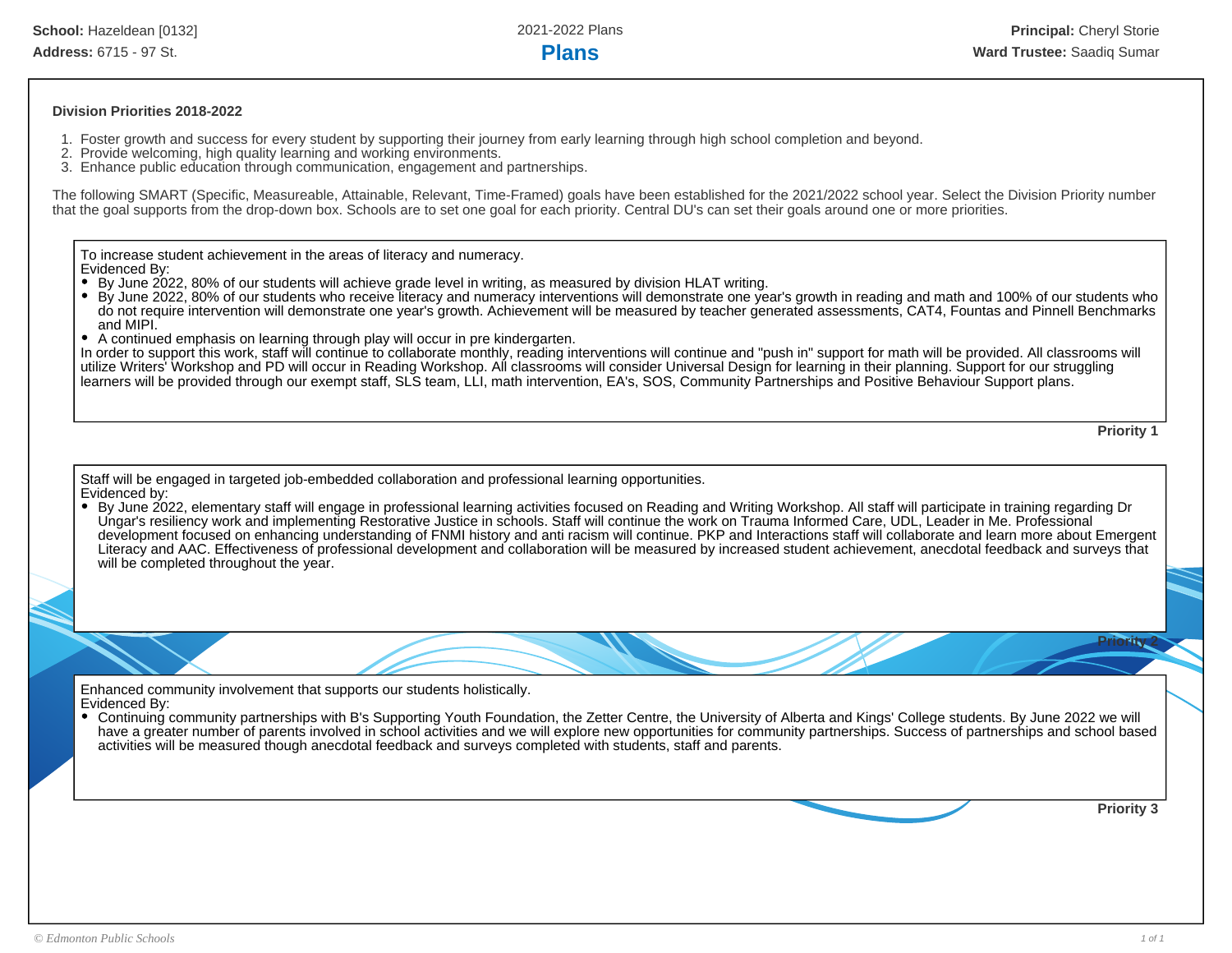|                                         | 2021-22 Spring Proposed |                | 2021-22 Fall Revised |                |
|-----------------------------------------|-------------------------|----------------|----------------------|----------------|
| <b>Resources</b>                        | 1,413,270               |                | 1,493,483            |                |
| <b>Internal Revenue</b>                 |                         | $\Omega$       |                      |                |
| <b>REVENUE TOTAL</b>                    |                         | 1,413,270      |                      | 1,493,483      |
| <b>Classroom</b>                        | 6.248300                | 642,525        | 6.371300             | 655,174        |
| Leadership                              | 1.000000                | 137,014        | 1.000000             | 135,328        |
| <b>Teaching - Other</b>                 | .000000                 | $\overline{0}$ | .000000              | $\mathbf{0}$   |
| <b>Teacher Supply</b>                   | .000000                 | 25,000         | .000000              | 25,000         |
| <b>TOTAL TEACHER</b>                    | 7.248300                | 804,539        | 7.371300             | 815,502        |
| (% of Budget)                           |                         | 56.93%         |                      | 54.6%          |
| <b>Exempt (Hourly/OT)</b>               | .000000                 | 15,600         | .000000              | 15,600         |
| <b>Support</b>                          | 6.200000                | 357,039        | 7.000000             | 407,970        |
| <b>Support (Supply/OT)</b>              | .000000                 | 10,000         | .000000              | 25,000         |
| <b>Custodial</b>                        | 2.250000                | 152,633        | 2.250000             | 152,633        |
| <b>Custodial (Supply/OT)</b>            | .000000                 | 5,000          | .000000              | 5,000          |
| <b>TOTAL NON-TEACHER</b>                | 8.450000                | 540,272        | 9.250000             | 606,203        |
| (% of Budget)                           |                         | 38.23%         |                      | 40.59%         |
| <b>TOTAL STAFF</b>                      | 15.698300               | 1,344,811      | 16.621300            | 1,421,705      |
| (% of Budget)                           |                         | 95.16%         |                      | 95.19%         |
| <b>SUPPLIES, EQUIPMENT AND SERVICES</b> |                         | 43,100         |                      | 43,150         |
| <b>INTERNAL SERVICES</b>                |                         | 25,359         |                      | 28,328         |
| <b>OTHER INTEREST AND CHARGES</b>       |                         | $\Omega$       |                      | 300            |
| <b>TOTAL SES</b>                        |                         | 68,459         |                      | 71,778         |
| (% of Budget)                           |                         | 4.84%          |                      | 4.81%          |
| <b>TOTAL AMOUNT BUDGETED</b>            |                         | 1,413,270      |                      | 1,493,483      |
| <b>Carry Forward Included</b>           |                         | $\mathbf 0$    |                      | $\overline{0}$ |
| <b>Carry Forward to Future</b>          |                         | $\overline{0}$ |                      | 0              |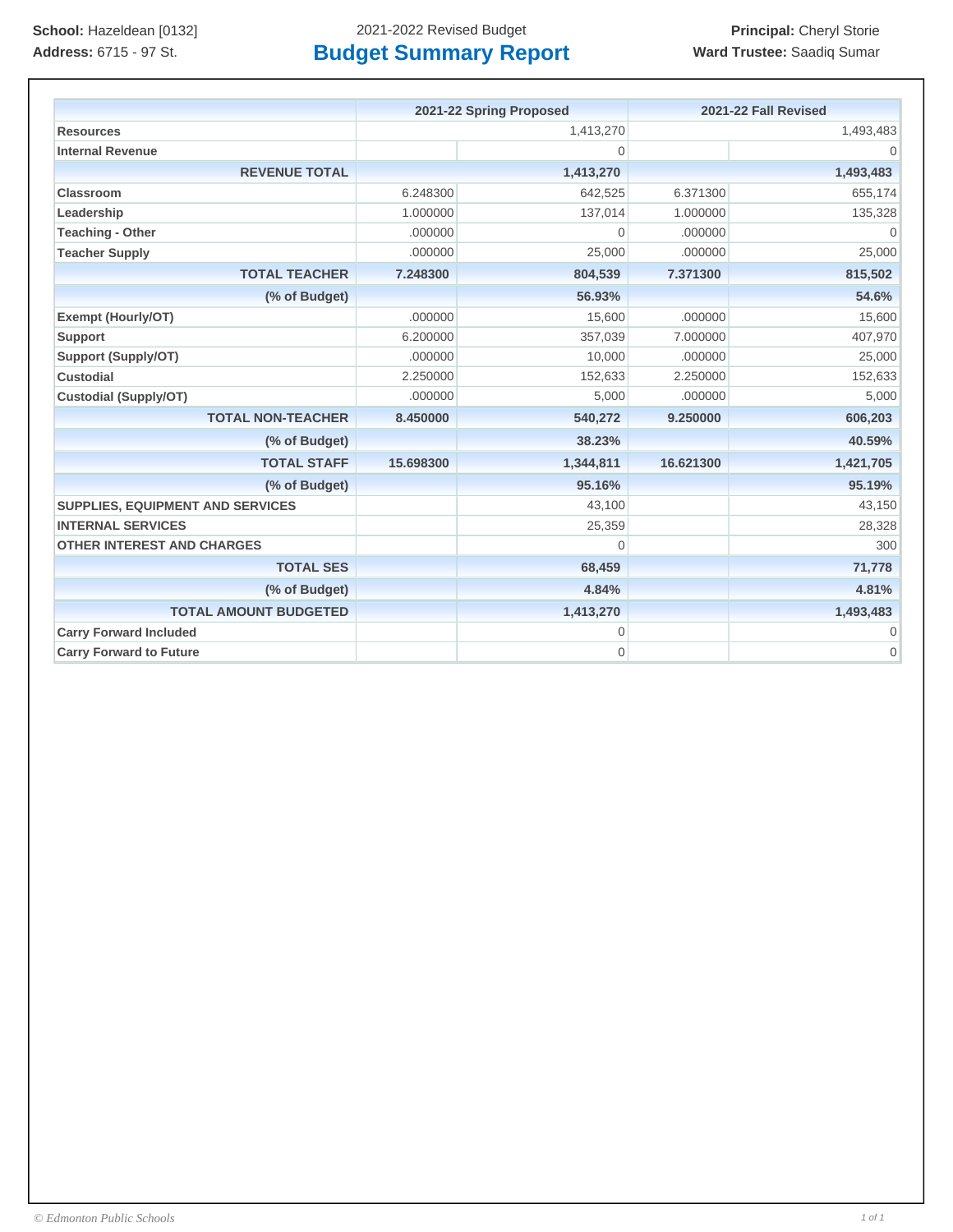

| <b>Enrolment</b> |        | <b>Staff FTE</b> |                 | <b>Budget</b>              |                   |      |
|------------------|--------|------------------|-----------------|----------------------------|-------------------|------|
| Normalized       | 78.000 | Custodial        | 0.000000        | Salaries                   | \$1,489,076       | 95%  |
| Weighted         | 0.000  | Exempt           | 3.900000        | Supplies, Equip., Services | \$74.052          | 05%  |
| Regular          | 78     | Support          | 9.300000        |                            |                   |      |
|                  |        | Teacher          | 4.899700        |                            |                   |      |
| Year Opened      |        |                  | Total 18.099700 |                            | Total \$1,563,128 | 100% |

# School Philosophy

The Hazeldean Pre-Kindergarten Program provides children with complex and varying needs an individualized play-based, literacy enriched program. Each classroom establishes a safe and appropriate learning environment for early childhood development. We believe child-centered and developmentally appropriate programming fosters active learning, increased communication skills, and independence in our children. Children gain a sense of pride and self-confidence as they successfully develop foundational skills in preparation for Kindergarten.

## Community Profile

The Hazeldean/Argyll/Mill Creek neighborhood consists of owner occupied, rental housing and several small to medium businesses. There is a very active and supportive Community League located close to the school. The majority of our children in the Pre-Kindergarten Program are bused in from several southside communities. Our pre-Kkndergarten parents work as a team with our School Council to support the school by providing feedback on issues and fundraising for the programs. All parents are valued for their critical role in the education of their children.

## Programs and Organization

The Pre-Kindergarten Program provides multidisciplinary support to pre-school children with complex learning needs and developmental delays. It is directly funded through Alberta Education Program Unit Funding. There are 80 children enrolled in our program between the ages of 2 1/2 to 4 1/2 years of age who have moderate to severe delays including; speech and language, gross and fine motor skills, cognitive, behavioral/emotional and social skills development and children from the community. This includes but is not limited to children diagnosed with autism, cerebral palsy, down syndrome, and emotional behavioral disorders. Service to children is provided by a multidisciplinary team consisting of teachers, educational assistants, speech and language pathologists, occupational therapists, physical therapists and administrators. The majority of programming occurs within the regular daily classroom routine.

# School Community Relationships

Community supports play an important role in the success of our students. At this time our school does not have partnerships we are able to share publicly.